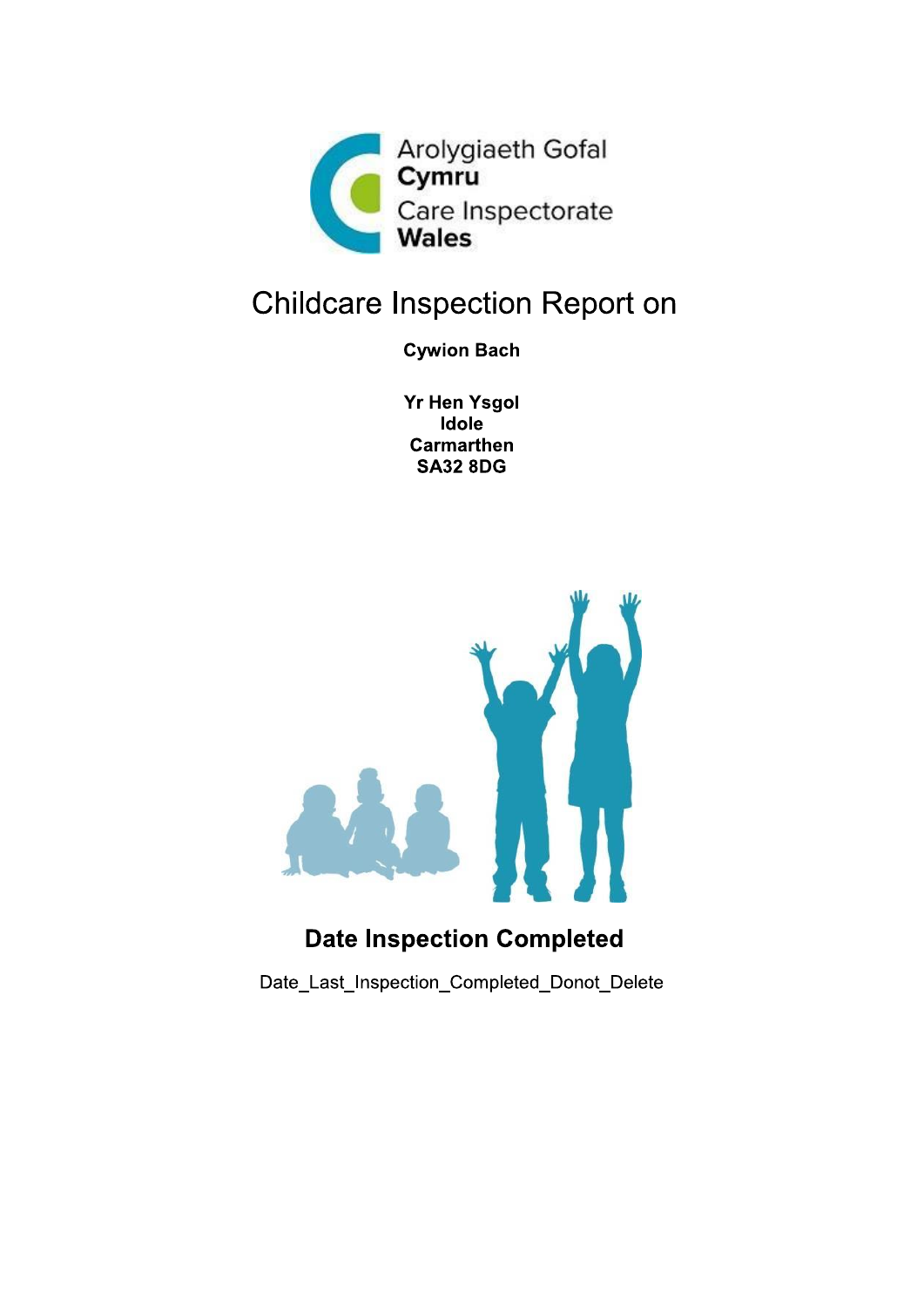Welsh Government © Crown copyright 2020.<br>You may use and re-use the information featured in this publication (not including logos) free of charge in any<br>format or medium, under the terms of the Open Government License. You Kew, London TW9 4DU, or email: psi@nationalarchives.gsi.gov.uk. You must reproduce our material accurately and not use it in a misleading context.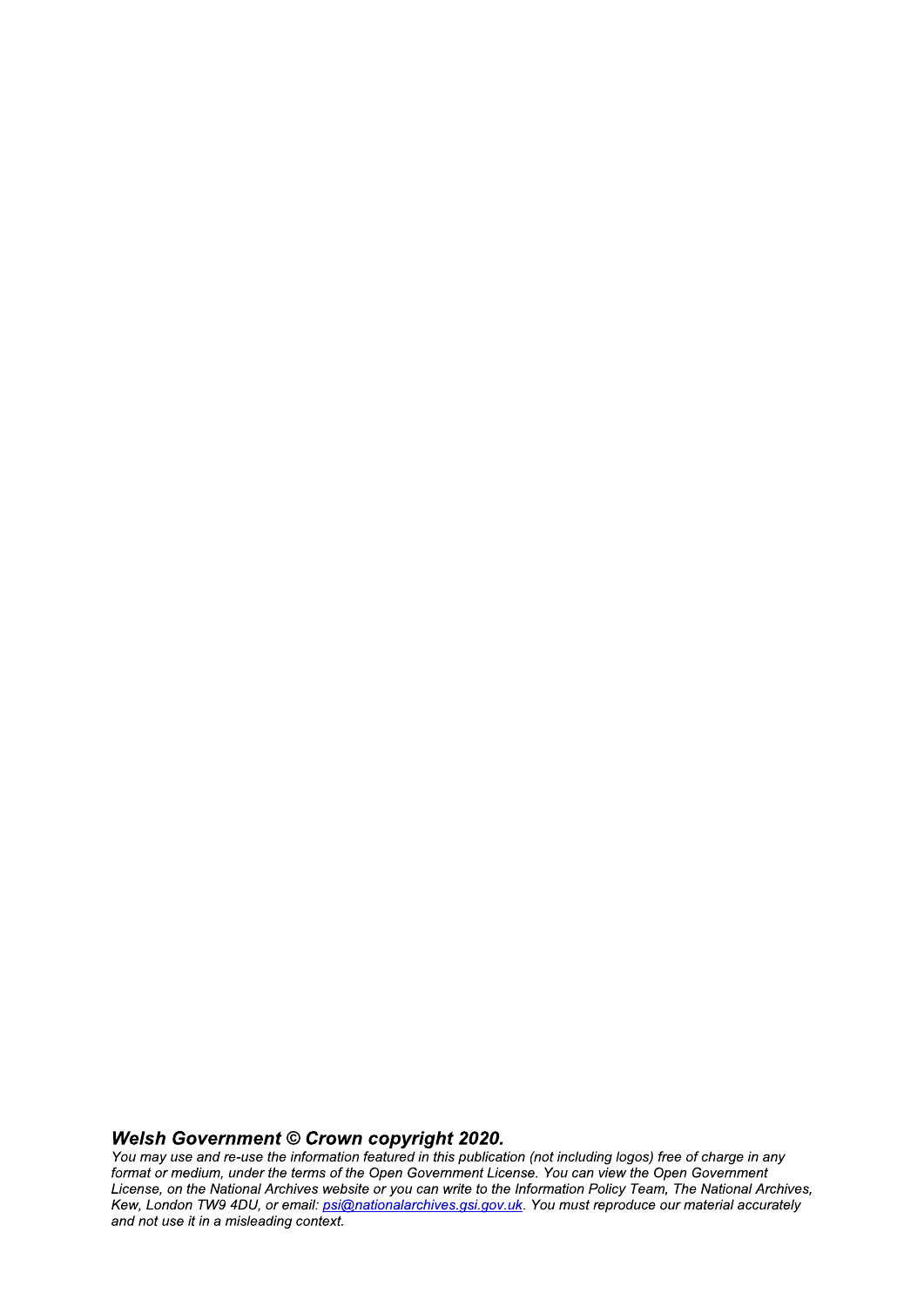| <b>Ratings</b>   | What the ratings mean                                                                                                                                                                                                                                                                                                              |
|------------------|------------------------------------------------------------------------------------------------------------------------------------------------------------------------------------------------------------------------------------------------------------------------------------------------------------------------------------|
| <b>Excellent</b> | These are services which are committed to ongoing improvement<br>with many strengths, including significant examples of sector leading<br>practice and innovation. These services deliver high quality care and<br>support and are able to demonstrate that they make a strong<br>contribution to improving children's well-being. |
| Good             | These are services with strengths and no important areas requiring<br>significant improvement. They consistently exceed basic<br>requirements, delivering positive outcomes for children and actively<br>promote their well-being.                                                                                                 |
| <b>Adequate</b>  | These are services where strengths outweigh areas for<br>improvement.<br>They are safe and meet basic requirements but improvements are<br>required to promote well-being and improve outcomes for children.                                                                                                                       |
| Poor             | These are services where important areas for improvement outweigh<br>strengths and there are significant examples of non-compliance that<br>impact negatively on children's well-being. Where services are poor<br>we will take enforcement action and issue a non-compliance notice.                                              |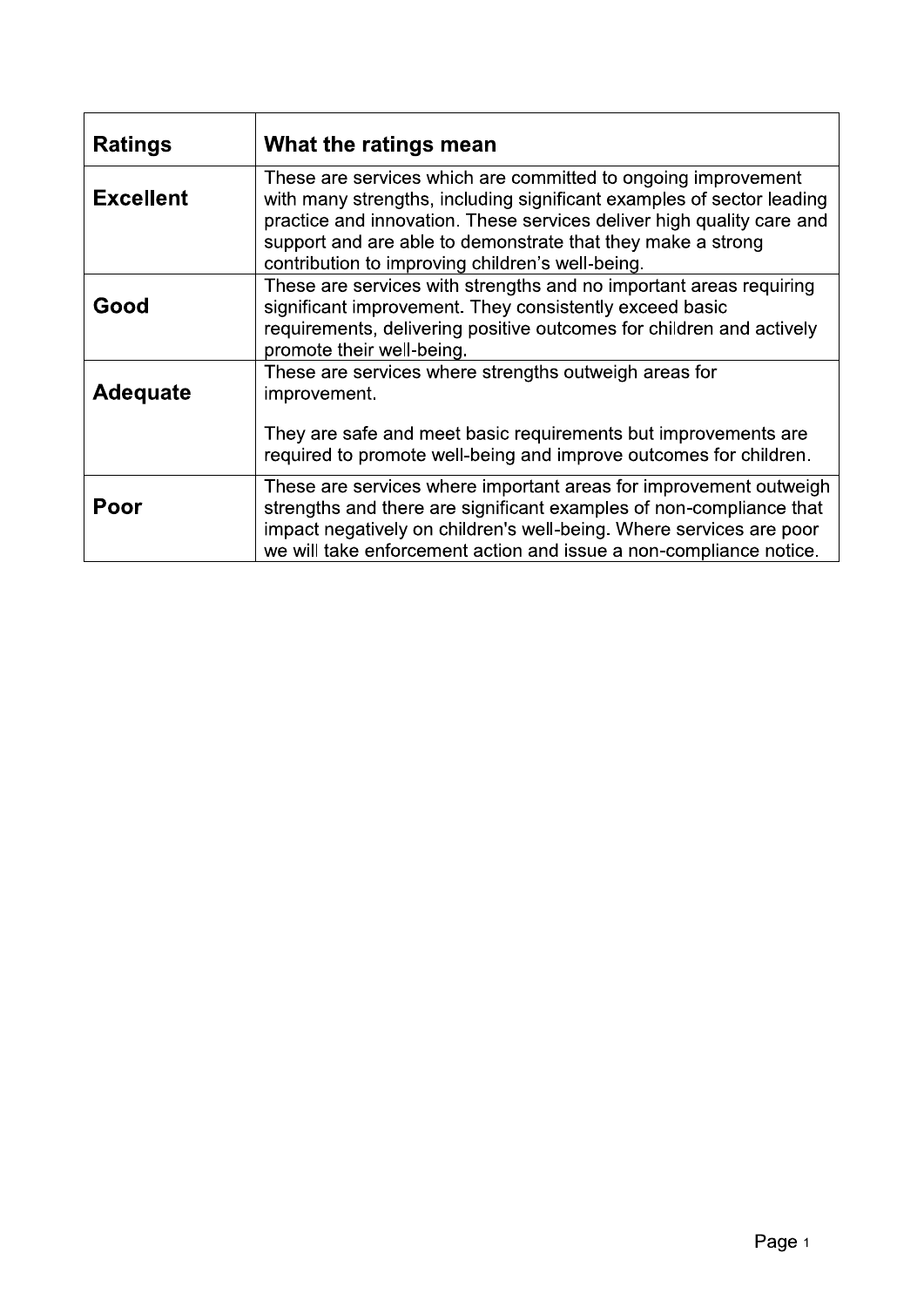## **Description of the service**

Cywion Bach Nursery was registered in November 2018 and it is located at the old school in Cwmffrwd, Carmarthen. The service provides full day care for a maximum of 41 children between three months and 12 years old. The nursery is open between the hours of 6.30am and 6.30pm Monday to Friday. The responsible individual on behalf of the company, Cywion Bach Cyf, is Heather Thomas, and Ceinwen Thomas is the person in charge. Care is provided in Welsh.

### **Summary of our findings**

| <b>Theme</b>                     | Rating           |
|----------------------------------|------------------|
| <b>Well-being</b>                | <b>Excellent</b> |
| <b>Care and Development</b>      | <b>Excellent</b> |
| <b>Environment</b>               | <b>Excellent</b> |
| <b>Leadership and Management</b> | <b>Excellent</b> |

### **Summary of our findings**

#### $1<sub>1</sub>$ **Overall assessment**

Cywion Bach Day Nursery provides a warm environment of very high quality for the children, who are supported splendidly to grow, develop and have fun playing indoors and outdoors. Children have a good range of toys and resources which are easily accessible to them. Children have an extremely strong voice and they make choices and decisions very confidently and are becoming extremely independent. Children make very good progress and are encouraged to develop holistically. Children's individual needs are met by a group of staff who are caring and attentive. Leaders have developed excellent systems and procedures to ensure the service is maintained easily and to ensure that they comply with and exceed the national minimum standards. The environment is maintained very thoroughly with extremely imaginative and creative play areas and a safe and suitable place for children to enjoy and relax.

#### $2.$ **Improvements**

**None** 

#### $3.$ **Requirements and recommendations**

None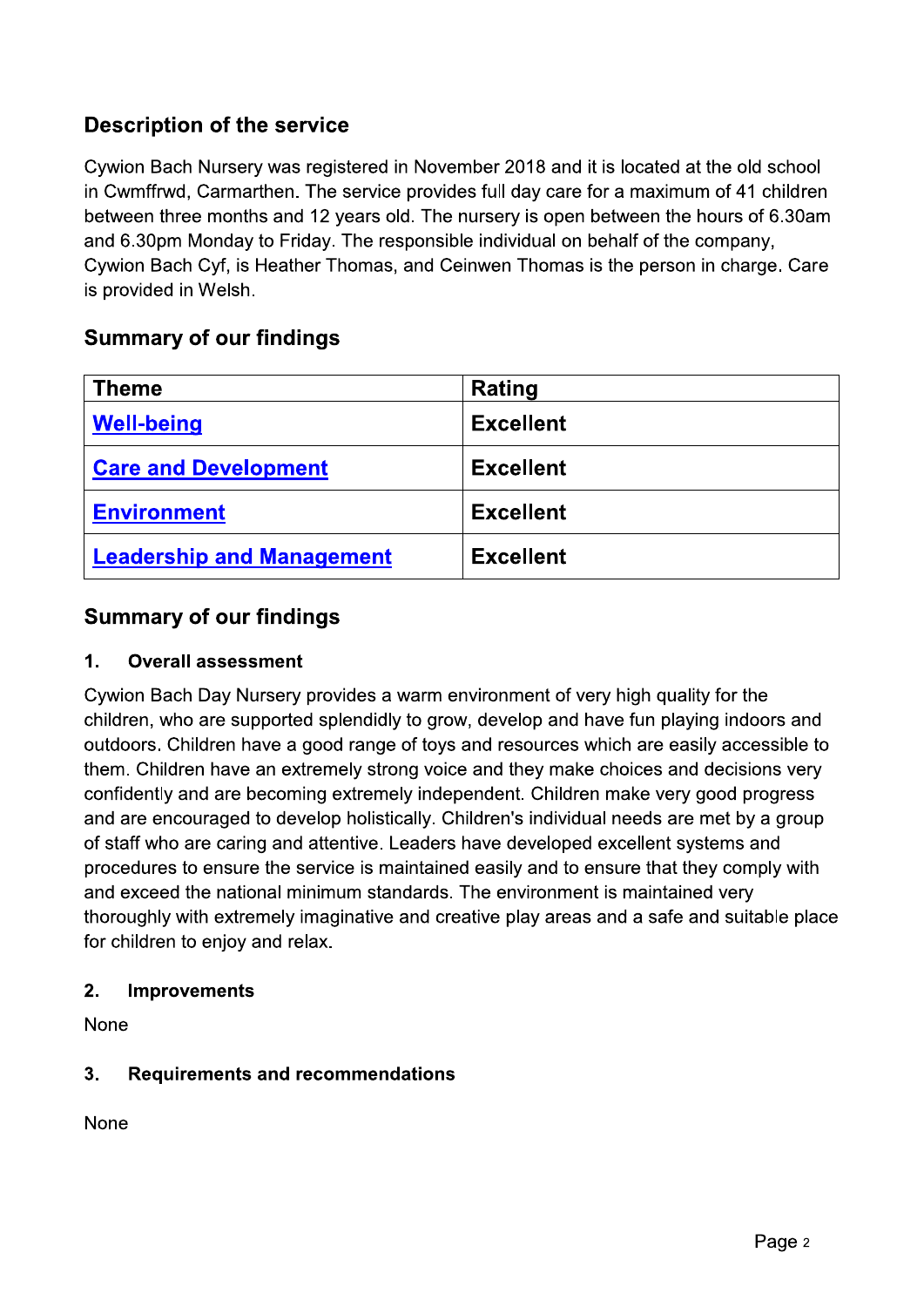#### $\mathbf 1$ . **Well-being**

### **Summary**

Children are very happy and the wholesome excitement and laughter reflect their clear enjoyment as they engage in the good range of exciting activities and experiences on offer. They have settled at the service and have formed positive relationships with other children and staff members. Children have a very strong voice and they can follow their interests confidently. Children make good progress and enjoy an excellent variety of exciting and imaginative play and learning experiences.

### **Our findings**

All children thoroughly enjoy the interesting and stimulating opportunities provided indoors and outdoors. They are energetic and express enthusiasm and pure joy, for example when looking for toy animals in the forest school. They have fantastic fun in the forest school looking for the chickens, cooking in the mud kitchen and climbing large stones. Children have freedom to safely explore their indoor and outdoor environment. They have excellent opportunities to develop their skills through inspiring new experiences such as lighting a fire, walking in the stream, climbing trees, making a den, sawing wood and using a hammer. They use their imagination to create an outdoor obstacle course and take pride in caring for the chickens and other animals and feeding the sheep and the goat. They collect and count eggs from the shed and are very familiar with holding the chickens carefully. Very valuable experiences for children.

Children speak or express themselves exceptionally well as they are confident that they will receive a positive response from staff. For example, a young child received his water cup without fuss after he used sounds and pointed his finger. Children have excellent opportunities to make choices and decisions about what affects them, for example where to play, and to which member of staff they want to be close. Children's wishes to choose their key workers are acted upon.

Children are polite and do not generally need to be prompted to behave courteously by staff. A small number of children are reminded to be kind and to not take toys and they respond positively. They are familiar with the service's routines and rules. For example, after having their nappy changed, they wait patiently by the door until staff are ready to escort them back. Children's feelings, likes and dislikes are acknowledged and highly valued as they have a very close connection with staff. Children who refuse a specific meal are offered something else to eat. Interactions between children and adults are consistent and kind. Children have a very caring and loving relationship with their key workers. Children are starting to show empathy towards one another. For example, after one child hit another child with her coat accidentally, she apologised immediately, asking naturally if she was alright before giving her a hug.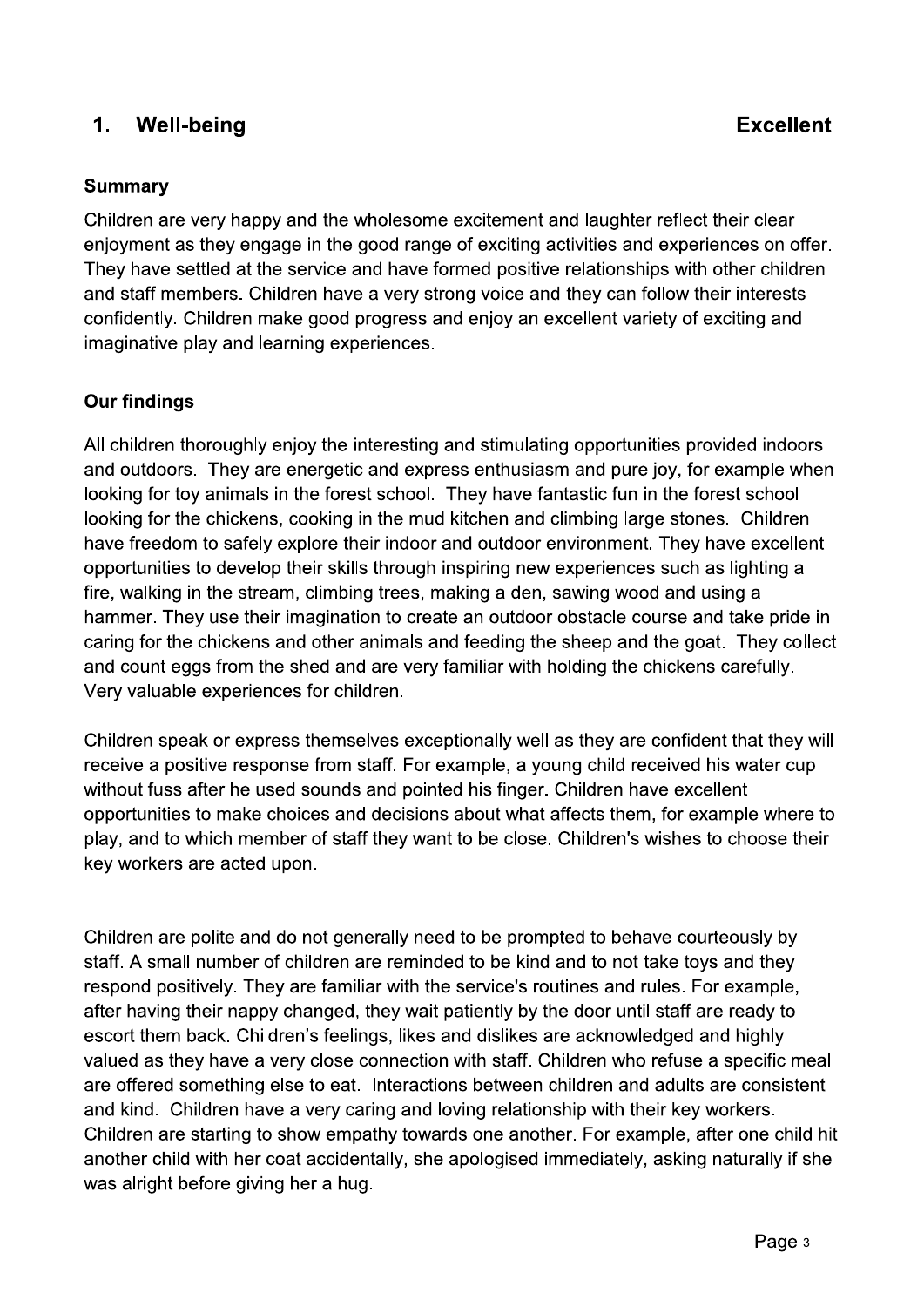#### $2.$ **Care and Development**

### **Summary**

Staff are fully aware of the children's individual needs. They work together diligently and very effectively to keep the children safe and healthy. Staff and children share a very lovely bond. They know the children very well and they respect their wishes and their preferences. Staff manage interactions exceptionally well in line with the setting's behaviour policy.

### **Our findings**

Staff and children share a very close bond. They know the children very well and they respect their wishes and their preferences. For example, they respond sensitively to children who choose not to undertake specific tasks by allowing them to choose their own activities. Staff plan for the needs of individual children very successfully. They allow the children to make their own choices and encourage them to try and do their best when exploring. They communicate extremely effectively at the children's level, encouraging the children to lead the play before intervening with purposeful questions to develop their understanding further. Almost all members of staff give children praise by celebrating their efforts enthusiastically and sincerely, saying 'Waw, da jawn ti am helpu' (Wow, well done you for helping) and giving them a high five for tidying. Staff are very caring and affectionate. For example, when children did not want to have their nappy changed, they managed to make them feel relaxed by singing to them affectionately.

Staff provide extremely thorough support to children to ensure that they develop an understanding of their emotions. They use circle time and stories extremely successfully in order to discuss feelings. A good example of this is talking about how the animals in the story feel, and how their friends can help them to feel better. Staff plan a wide range of valuable activities and experiences to ensure that all children develop fully. Staff make excellent use of personal and moral stories which promote children's awareness of other people's feelings, for example by listening to stories about kindness and friendship. In addition, they offer excellent opportunities which develop children's independence skills successfully including washing their hands, wearing their coats and eating independently. Staff are completely consistent and fair when managing behaviour and model positive behaviours very successfully.

Staff work extremely closely with parents and quardians to meet children's needs very successfully by responding positively to their medical, emotional, social and developmental needs. As a result, almost all children are developing to be skilled and fully-rounded individuals. Staff provide verbal feedback to older children's parents. They record younger children's activity, progress, requirements and needs effectively in a daily detailed record for parents.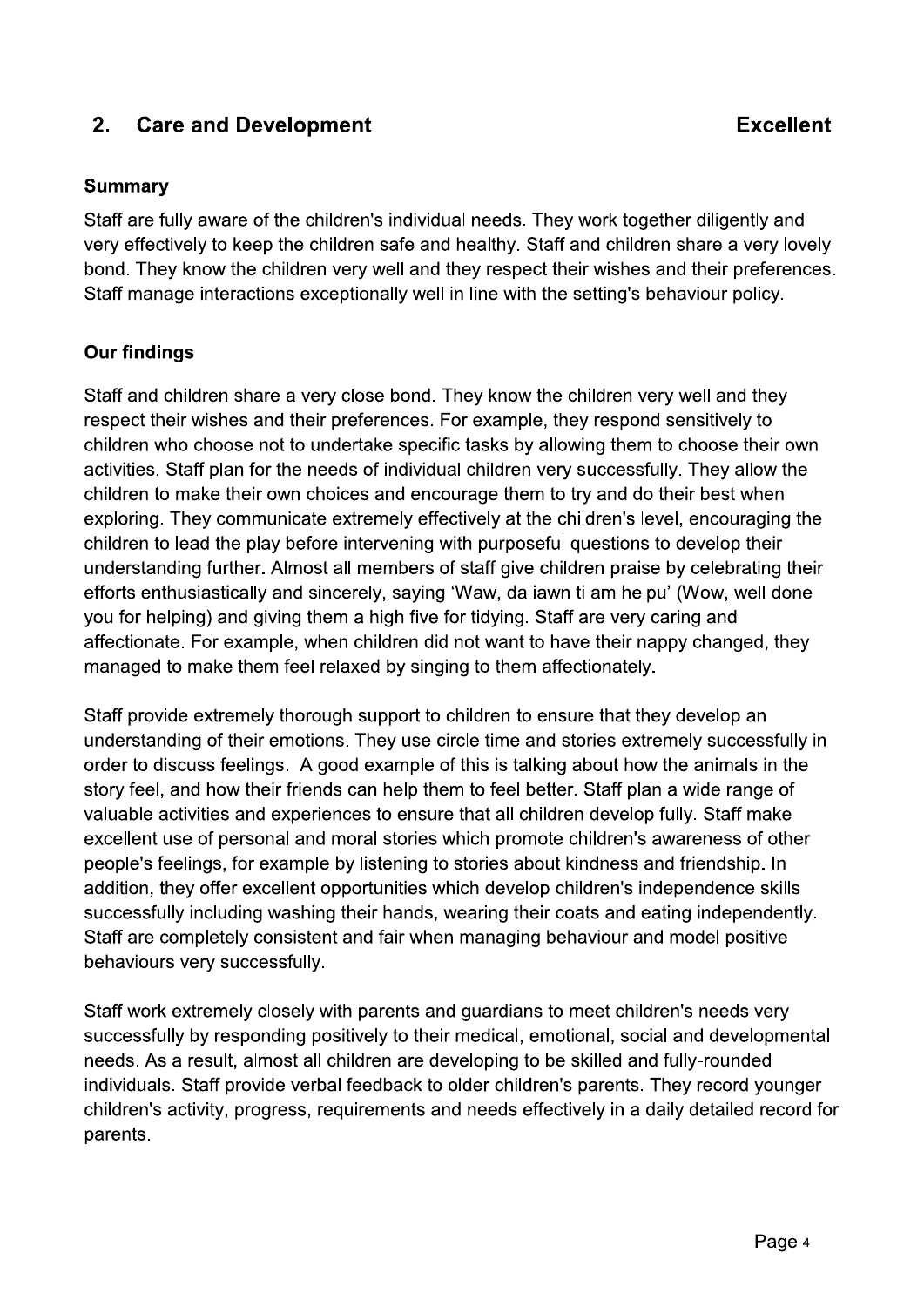Staff follow very thorough procedures, and use their knowledge from relevant training successfully to ensure children's health and safety. They promote healthy eating and drinking effectively by providing healthy snacks and a delicious variety of nutritious lunches. Staff identify and manage risks proactively and effectively, completing detailed checklists for the environment. They keep children safe and keep very detailed records of each incident and accident. Staff implement robust and excellent cleaning and hygiene practices regularly. For example, children as well as staff wash their hands when appropriate, and staff disinfect children's play areas often.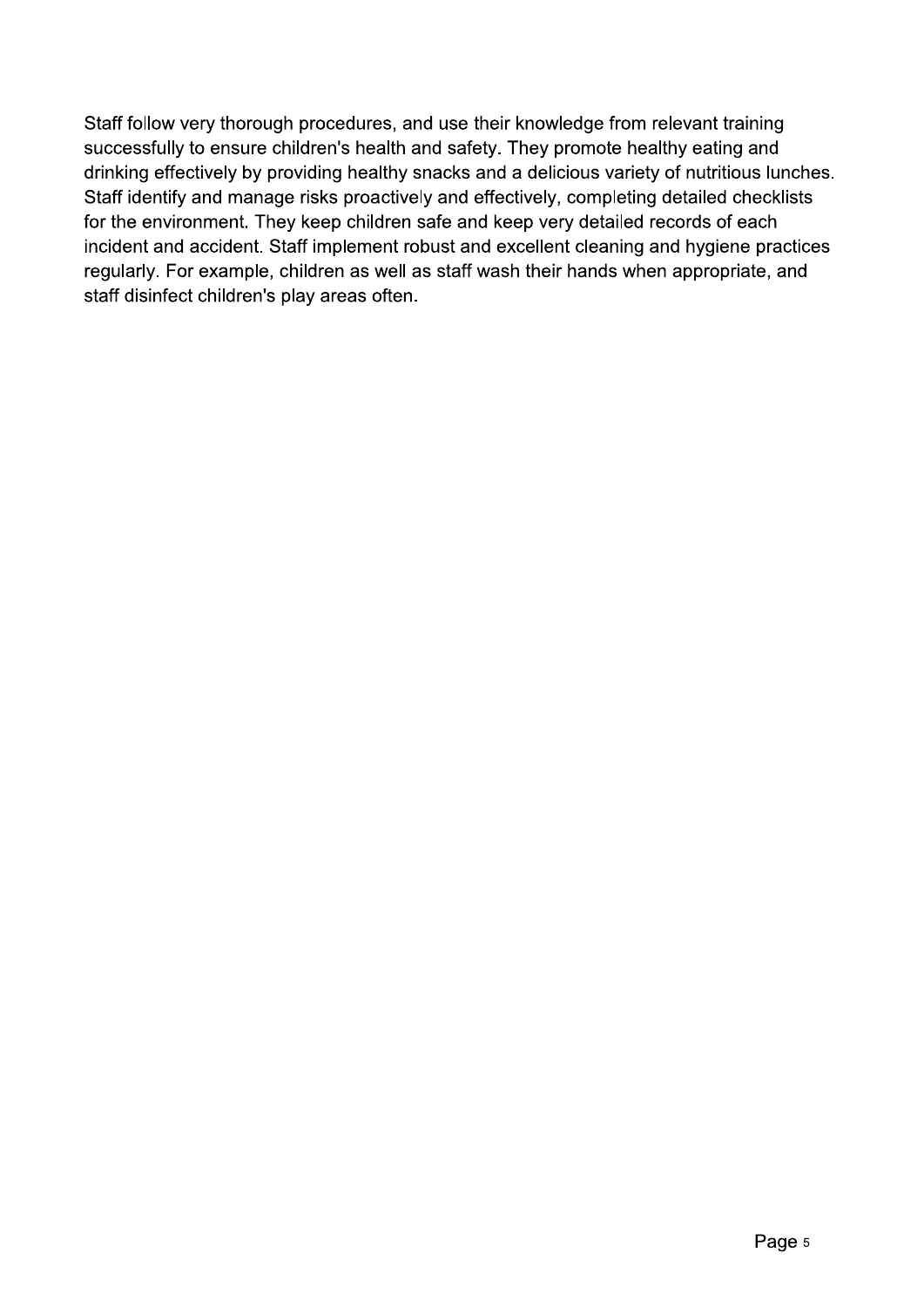#### **Environment**  $3<sub>1</sub>$

### **Summary**

Leaders ensure that children are cared for in a rich, safe and extremely high quality environment. They provide a wide range of interesting resources, natural objects and a rich choice of activities which develop physical and multisensory skills. The setting's resources give children extremely successful opportunities to develop an understanding of people's needs in the wider community.

### **Our findings**

The indoor and outdoor learning and play areas stimulate children's imagination extremely well, and enable them to take positive risks. For example, climbing stone mounds, crawling in the stream, toasting marshmallows by the fire and using wood cutting tools such as a saw and hammer. These areas offer excellent opportunities for children to develop their problem solving skills as well as language, mathematics and fine and gross motor skills. The outdoor areas are extremely interesting and exciting and leaders encourage children's curiosity to play and learn.

Leaders provide a wide range of interesting resources, natural objects and vocabulary which is relevant to their current theme. The setting has extremely colourful and interactive displays which celebrate children's work successfully. There are very effective labels and pictures and the resources which are at children's level in each area are purposeful and inspire children's imagination very effectively. The continuous provision to enrich play and learning within the indoor areas is extremely effective. For example, a café role play area, dressing up clothes and small world with farm animals, which relate to the term's theme.

The environment promotes social development especially as children can come together during meal times to sit together on age-appropriate furniture. Leaders ensure that children's privacy is respected successfully during nappy changing times and when going to the toilet. In addition, there is good provision for sleep and rest times in each area of the nursery.

The setting's resources give children extremely successful opportunities to develop an understanding of people's needs in the wider community. For example, children are developing an awareness of the challenges which face many people in society by using role play equipment such as a wheelchair and walking frame. An excellent range of resources is provided which promotes children's understanding of the world around them very successfully and practitioners encourage children to think about Welsh traditions and compare them with other cultural and religious traditions such as Diwali.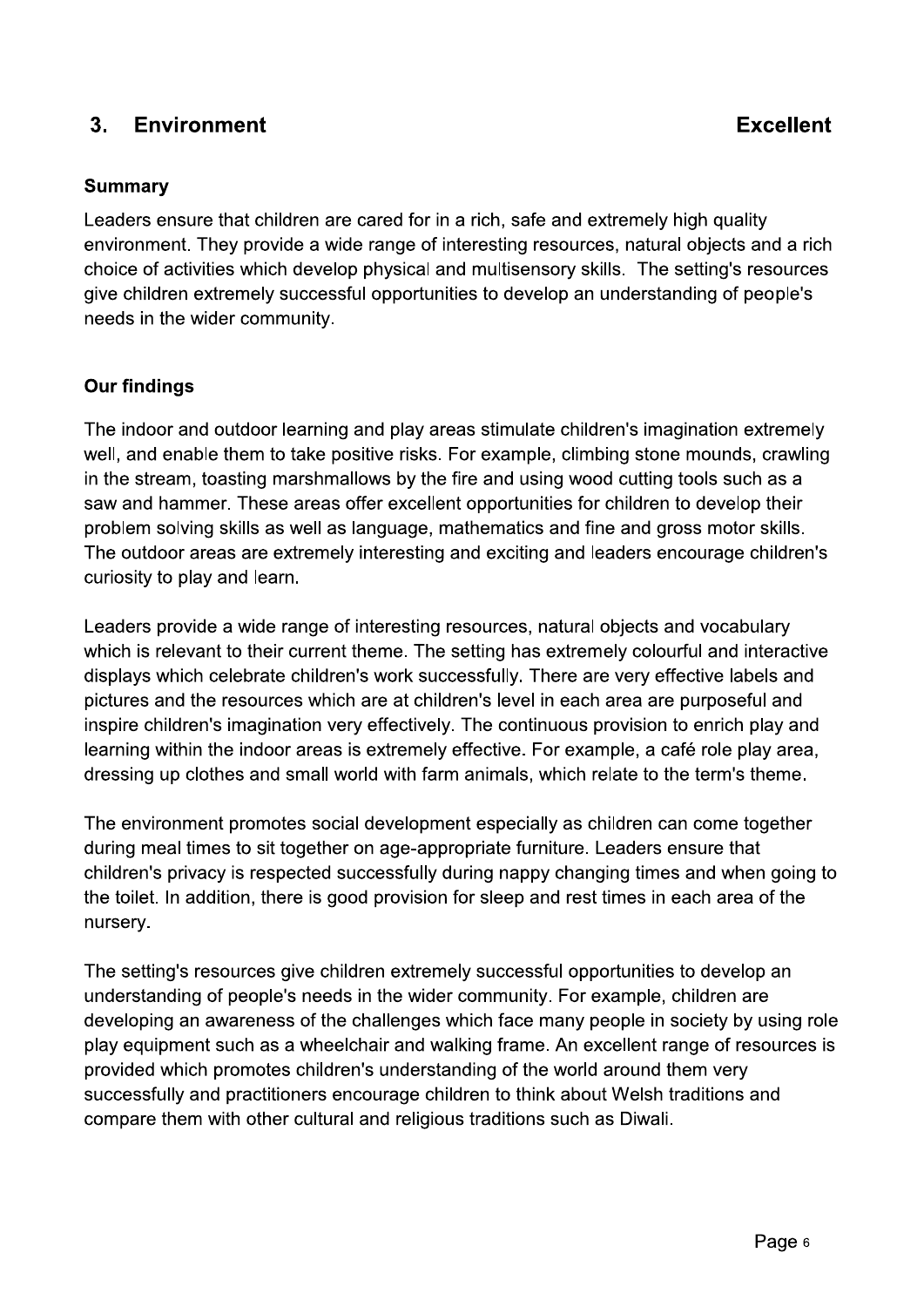#### **Leadership and Management** 4.

### **Summary**

The leader has established, shared and delivered an extremely clear vision for childcare of a high standard with everyone who is part of the setting. They have created a positive and extremely sustainable ethos so that children and practitioners feel valued and want to do their best. The leader leads by example, and they have developed an extremely effective team which provides a very stimulating and exciting learning and play environment in which the children can develop and flourish.

### **Our findings**

There is an impressive and extremely homely ethos at the setting which is promoted effectively through every aspect of life and work at the nursery. Leaders have a completely clear vision for provision of the highest standard where children thrive in a happy and familial atmosphere. They share this vision extremely effectively with practitioners and parents. They are inspiring leaders and they have very high expectations of themselves and staff. They provide excellent support for staff, and include them in the continuous process of developing the provision further. Practitioners understand their roles fully and contribute splendidly to developing children's confidence and well-being. They work excellently as a team, and leaders make the best use of their different skills in order to develop the provision. Parents think highly of all staff, and appreciate the individual and specialist care which is provided for their children.

The statement of purpose is a comprehensive document which outlines the service provided extremely effectively. Leaders lead by example, and scrutinise the performance of all staff in every aspect of their work. Parents and staff contribute regularly to the setting's evaluation procedures. They receive tailored questionnaires regularly, and they have confidence that leaders and the team listen to their opinions. This is reinforced successfully by the open door policy, and the opportunities available for parents to share feedback informally. Leaders and the team continuously scrutinise their working methods, making purposeful adjustments.

The leader manages and supports staff excellently. They operate a performance management and evaluation procedure consistently and fairly, responding to staff training needs extremely effectively. There are robust systems in place when new staff are recruited. There are numerous opportunities for practitioners to attend training.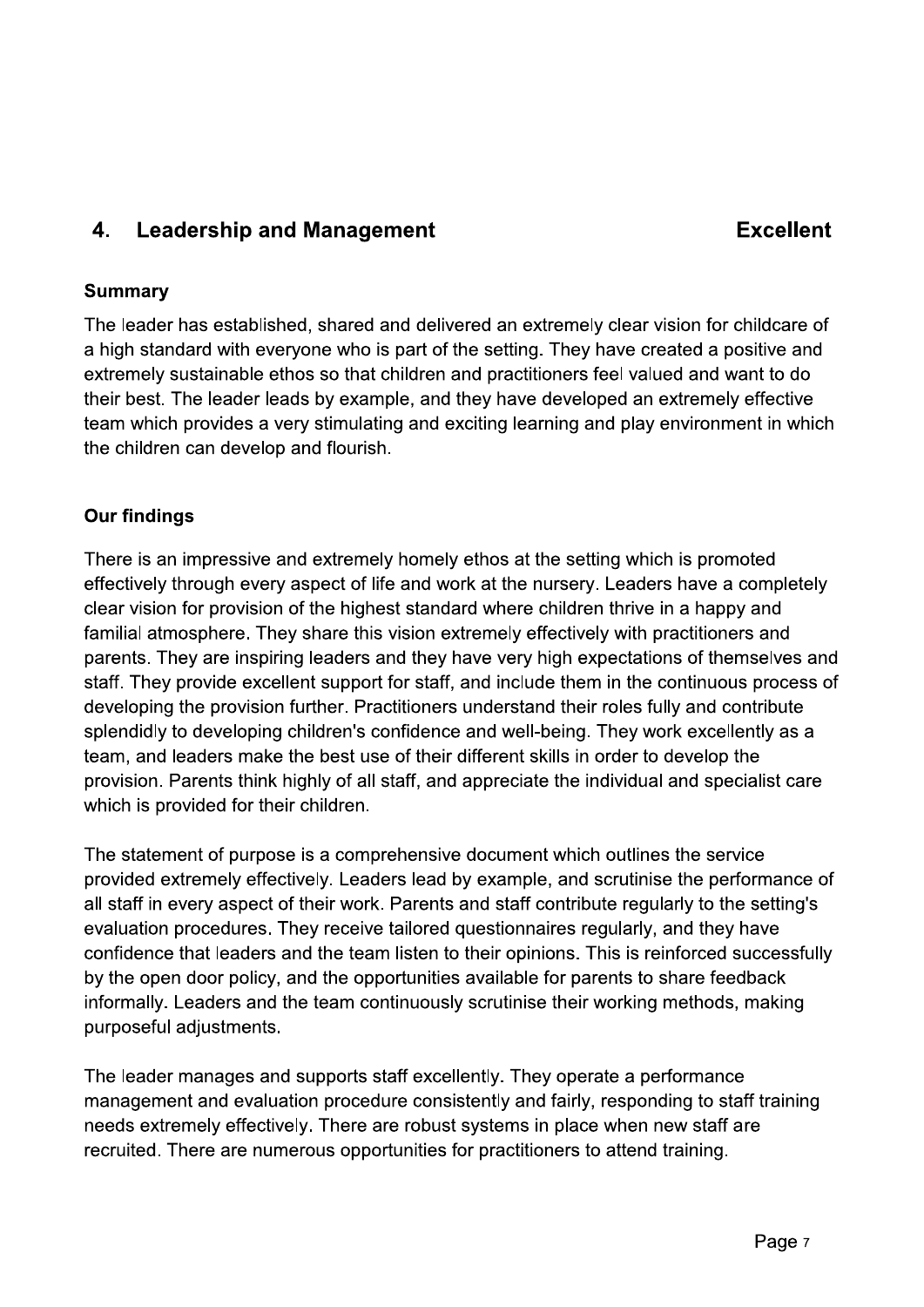Leaders and practitioners work very successfully with a large number of partners in order to promote children's well-being and skills development. They make extremely effective use of the resources in the local area and beyond, in order to enrich learning experiences. For example, they take children to visit residents at a local care home, and the residents come to visit the nursery in turn. They take children to the local gardens, farm, park and beach. The leader has gained a learning qualification in the forest school and shares a wealth of experiences with leaders of other services, local schools and lecturers in the early years.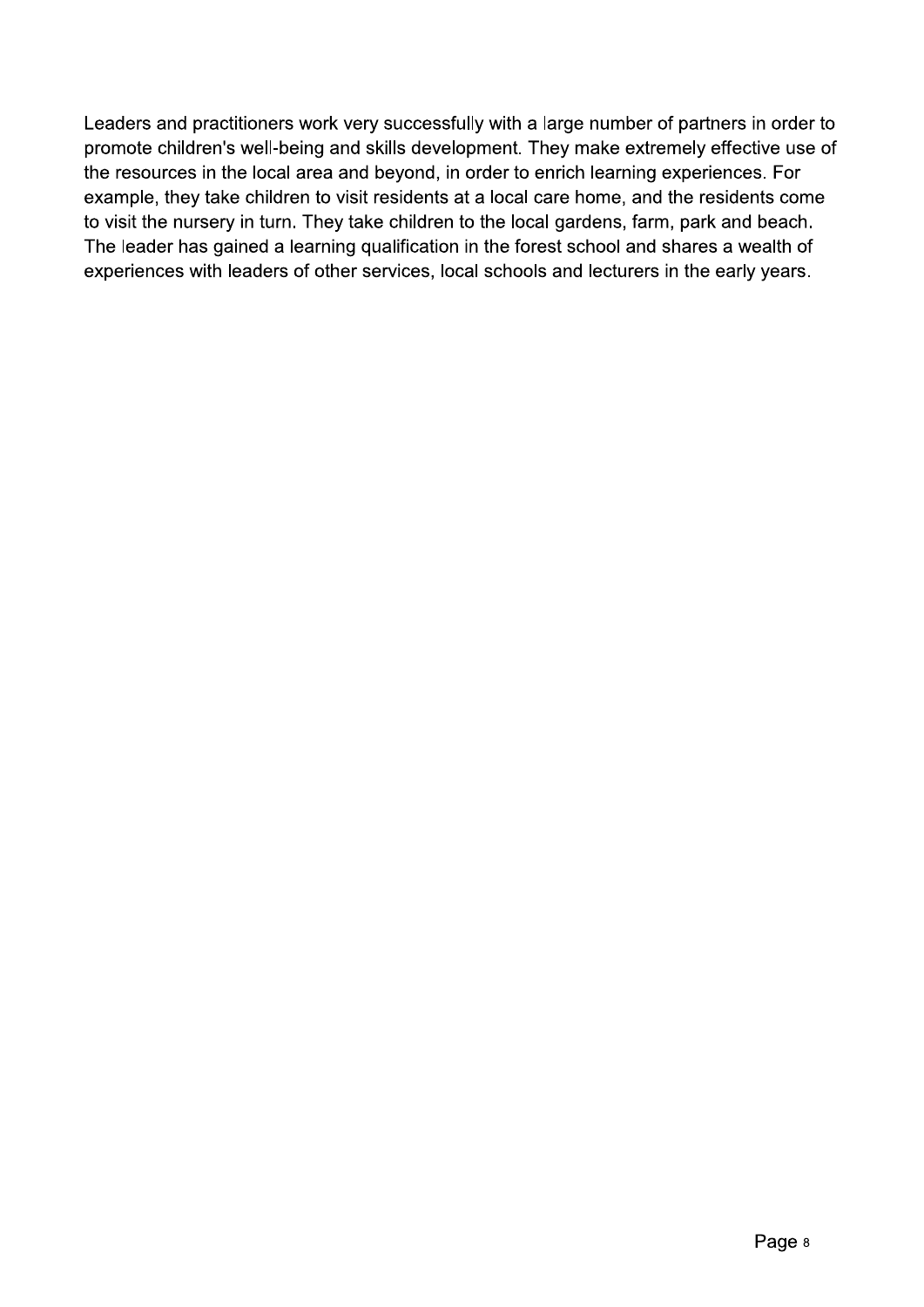#### Improvements required and recommended following this inspection 5.

- $5.1$ Areas of non-compliance from previous inspections None
- 5.2 Recommendations for improvement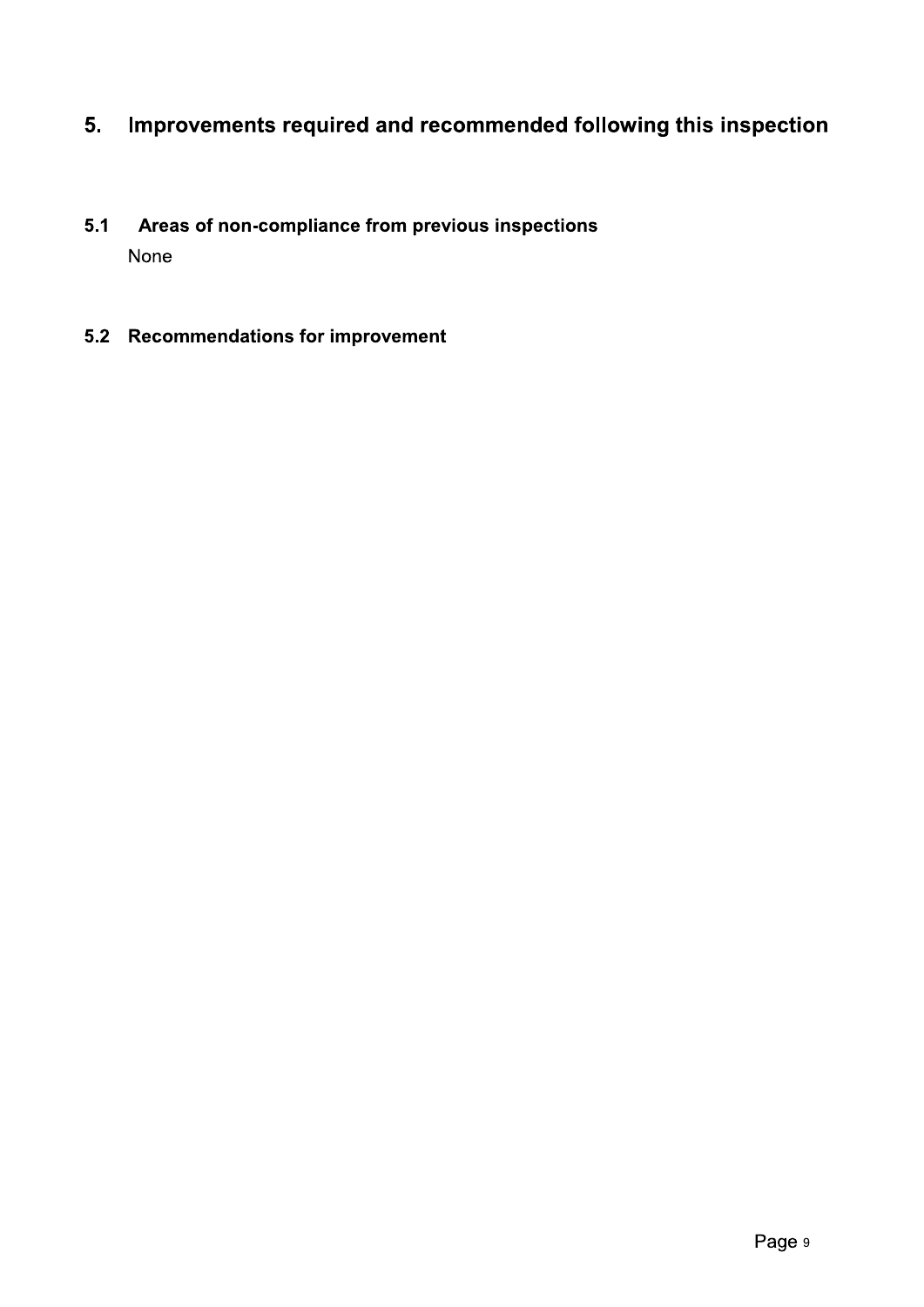#### $6.$ How we undertook this inspection

This was a full inspection undertaken as part of our routine inspections programme;

- one inspector undertook two visits to the service on 30 January and 3 February 2020;
- we looked at a sample of documents and policies during the inspection;
- we observed practice and completed observations using the Short Observational Framework for Inspection (SOFI 2) method during both visits, to capture evidence of children's engagement and the care being provided by staff;
- we looked at the service's self-assessment statement;
- we spoke to the responsible individual, the person in charge, staff, children and parents and
- we spent time in the forest school.

Further information about what we do can be found on our website: www.careinspectorate.wales